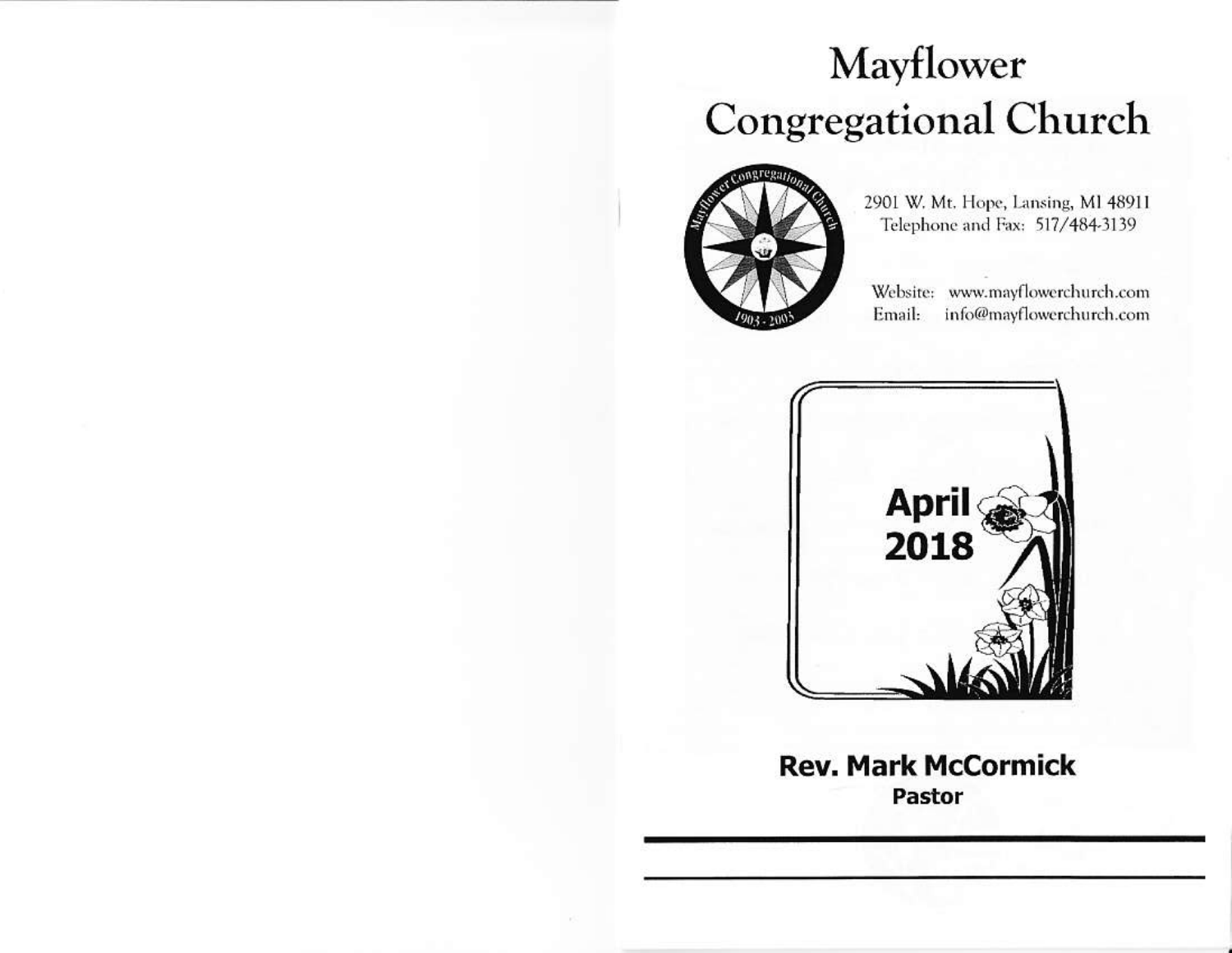# It's happening in April at Mayflower...

- 4/1 Easter Sunday
- 4/8 Lunch-and-Learn after church
- 4/12 Trustees 2:30 p.m.
- 4/14 Second Saturday Supper 5:00 p.m.
- 4/15 Prudential Council Noon
- 4/15 Deadline for May Mayflower Notes
- 4/27 Rummage Sale 9 a.m. to 6 p.m.
- 4/28 Rummage Sale 9 a.m. to 3 p.m.
- 4/29 Advent House Lunches

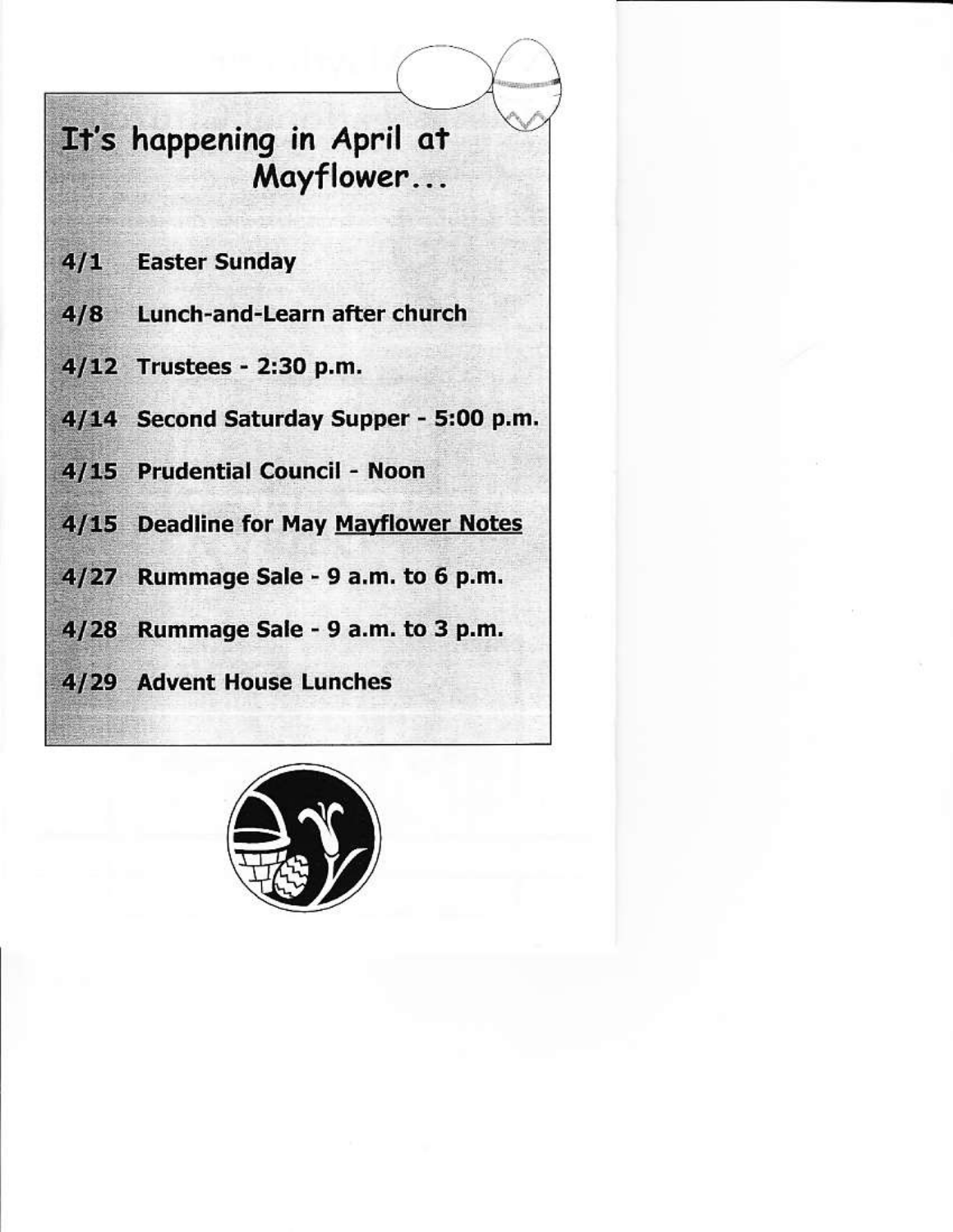### Pastor Mark's Musings

By the time you read this it will be April! Hopefully, the weather will be warmer and we will begin to see the first evidence of buds on the trees and flowers poking above the surface of the soil. In addition to these reminders, April will always remind me of a "first". Last year on the Sunday following Easter, DeeAnn and I stepped into the sanctuary of the Mayflower church together for the first time as the congregation gathered for worship. Ushers and greeters met us at the door, everyone was friendly and curious, and we were greeted warmly by Dr. Rick. We had thought about being anonymous, but quickly gave up on that to avoid dishonesty as questions were asked.

Looking back, it was an amazing day. We came thinking we would just "check things out" to see if Mayflower was a place we would feel comfortable serving should the possibility arise. We left thinking, "Do you think...? Mavbe...? However, we were unsure whether or not we would even be considered for the possibility. But we instantly fell in love with the Mayflower family.

Fast forward. As the anniversary of our very first visit approaches, we are extremely grateful to the people of Mayflower who have been the agents of God's leading in all our lives. They (you) opened their arms and hearts when we worshipped, asked thoughtful and meaningful questions during the interview process, voted for me, and then gave us the warmest welcome from day one. There is always a fear that the welcome and all the good feelings might wear off. But it has been just the opposite as our love and appreciation has only increased. EVERYONE has been kind, thoughtful, gracious, helpful and generous. This only serves as motivation for me (us) to work and serve God and the Kingdom with joy and happiness here at Mayflower. I believe God has prepared all us of for this new era at 2901 W. Mt. Hope. So that brings us confidence that God will always be with us as we make plans for the future of Mayflower church. To God Be the Glory!

- Pastor Mark

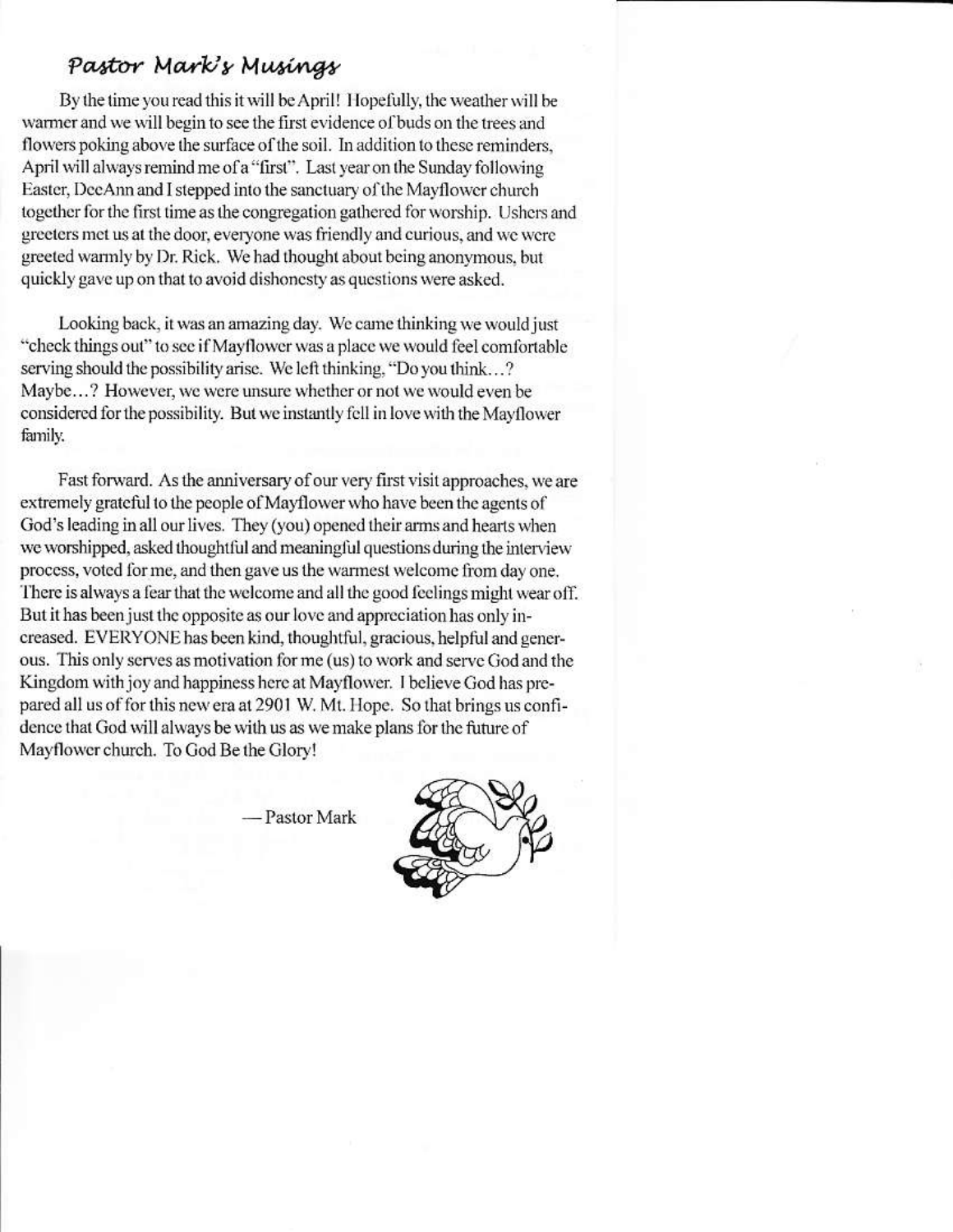#### **From the Lay Leader**

"What's happening in those PC meetings?" you may ask. Well, basically, the Prudential Council is a group of good-natured folks who are serious about making Mayflower a better place that glorifies God and doing whatever it takes to make that happen. There's a lot of laughter over silly stuff and sometimes tears when we contemplate what others in our midst are going through. We mostly try to stick to our agenda and make a few decisions along the way. Maybe it's about fixing heating pipes in the basement or repairing the parking lot. We're also planning church events like dinners or worship services. During the Treasurer's report we talk about income vs. expenses and how it relates to the budget. Our staff and volunteers report on their activities and we sometimes discuss ways we can help them accomplish goals.

If you pass by the big white board on your way to the Social Hall you can see the minutes of PC meetings and a Pastor's Report beside it. Between the two you can get a pretty good idea of what we're doing.

There are a lot of ways to participate in the life of a church and this is just one of them. If you're interested in seeing how a Congregational church truly operates, stop by and visit one of the PC meetings on the third Sunday at noon. Maybe it's something that you'd like to be a part of in the future.



- Jerry Fuller

#### Thank you, thank you...

Thanks to Sue, Candy, Ross, Linda, Frank, Jennifer, Barb, Jerry, Ina, Justin, Jamie, Susanne, Rilla, Bill, Darrell, and Lorraine (and any other angels I may have overlooked) for all the help at the Dave McClelland Corned Beef dinner in March! It's so wonderful to honor a man who loved to cook corned beef as much as Dave did. This is a great Mayflower tradition I am always proud to be a part of producing.

-Liz Canfield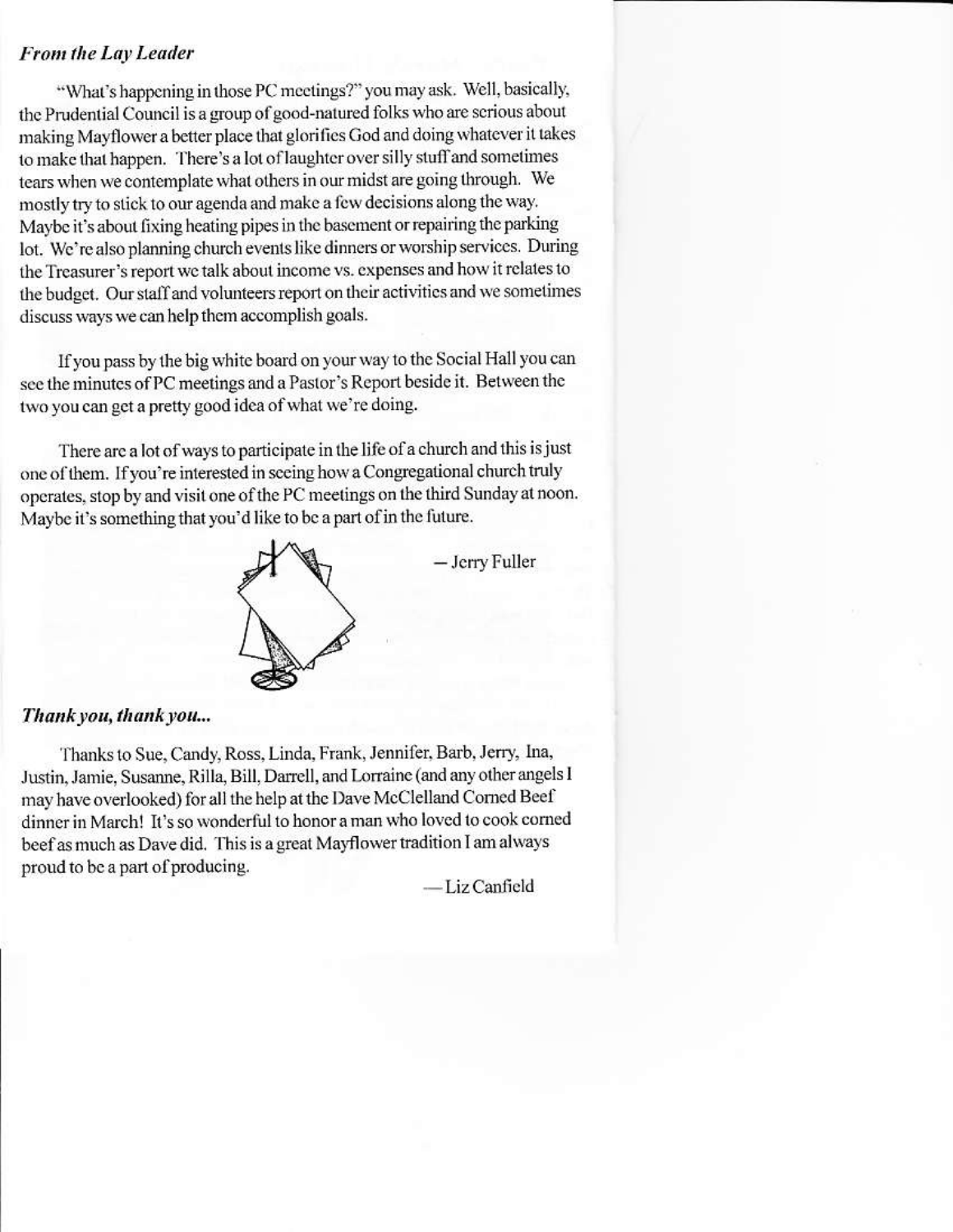#### **Mayflower Financial News**

Our February Second Saturday Supper was impacted by a serious snowstorm (which eventually led to church being canceled the next morning). The proceeds of \$567 were good under the circumstances. We had a lot of leftovers, but we were able to provide dinner for over 30 people before the Ash Wednesday Service on February 14.

We had another significant expense in early February when a pipe in the basement burst and the main drain was clogged, so some flooding occurred. Repairs totaling nearly \$2400 were needed.

The following is a summary of our finances as of February 28:

| Income:             | 6,077.82<br>s |
|---------------------|---------------|
| Expenses:           | 8.853.17      |
|                     | $$ -2,775.35$ |
| YTD for Two Months: |               |
| Income:             | \$13,363.98   |
| Expenses:           | 14,527.84     |
|                     | $$ -1,163.86$ |
| Fund Balances:      |               |
| Checking:           | \$4,473.45    |
| Savings:            | 31,533.25     |
| Heat Fund Savings:  | 20,842.07     |
| Memorial Fund CD:   | 5,520.30      |
| Savings CD:         | 22,390.08     |
|                     | 84,759.15     |

A more detailed report is available in the brochure rack near the church office. If you have any questions, please ask!



- Linda Wheeler, Treasurer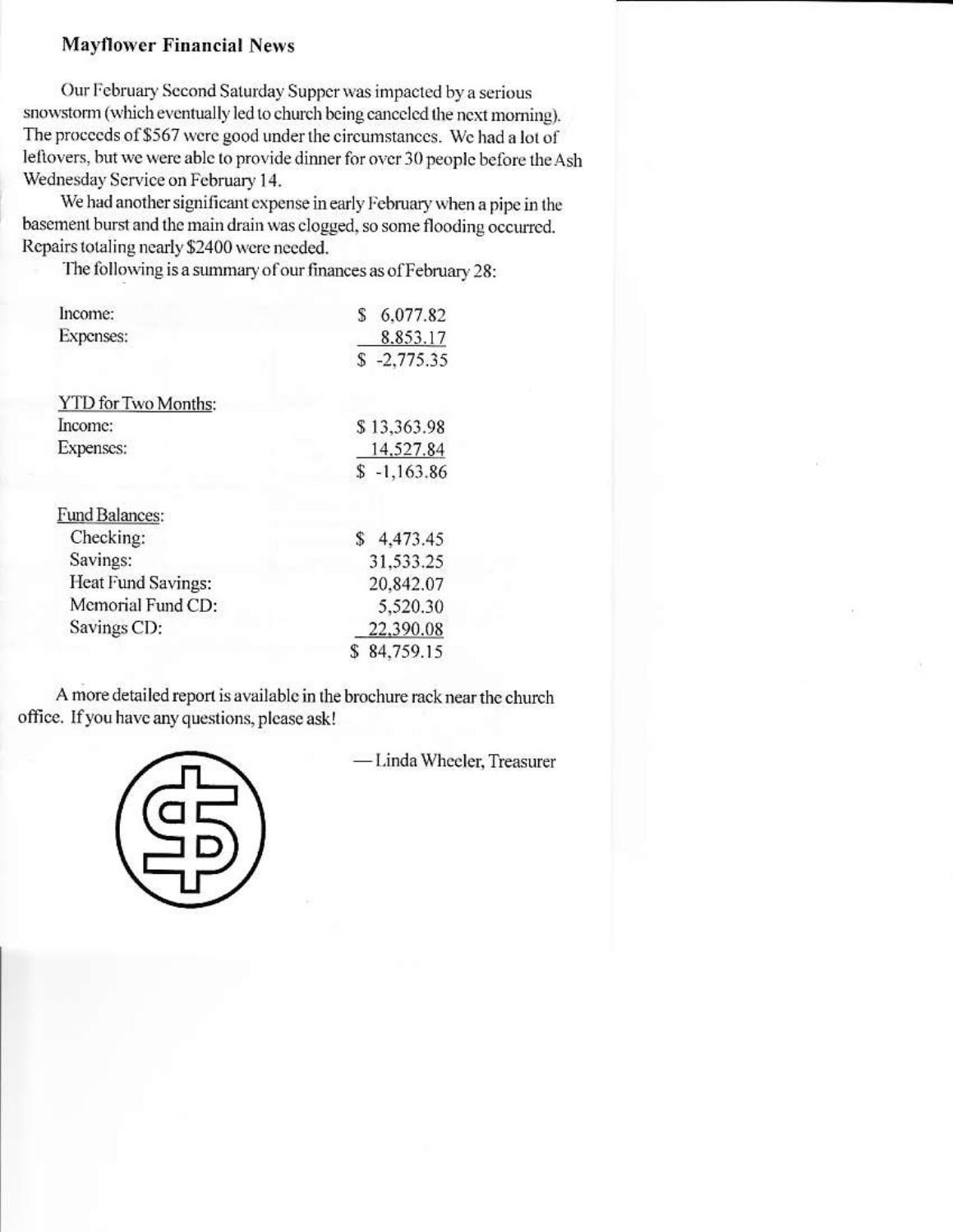#### **Thrift Sale**

Another thrift sale to benefit the church treasury is coming on April 27 and 28 (Friday, 9 a.m. to 6 p.m., and Saturday, 9 a.m. to 3 p.m.). Please check around your house now to identify good, saleable things that you have but don't really need any more... we all have so much "stuff"! Remember to have items clean and in working order or they don't sell well. Sometimes we have to throw things away--which we hate to do! If it's truly trash, just toss it out yourself. Kitchen items, jewelry, linens, books, and children's items are good sellers, but you never know what will sell. Remember, too, to invite friends, family, coworkers, etc., to donate items. We'll be glad to have them! Finally, be sure to plan on coming to shop yourself. You may find some treasures!

Plan to hold your stuff until after the Second Saturday Supper on April 14. We also need a lot of help to set up, run the sale, and clean up after the sale, so please plan to help if you can. Set up will be 10-Noon (or so) on Monday-Thursday (April 23-26). The clean-up day will be Monday, April 30, from 10 a.m. to whenever we are done (Noon-ish). Thanks!



**On God's Time** 

A man walked to the top of a hill to talk to God.

The man asked, "God, what's a million years to you?" and God said, "A minute."

Then the man asked, "Well, what's a million dollars to you?" and God said, "A penny."

Then the man asked, "God.....can I have a penny?" and God said, "Sure.....in a minute."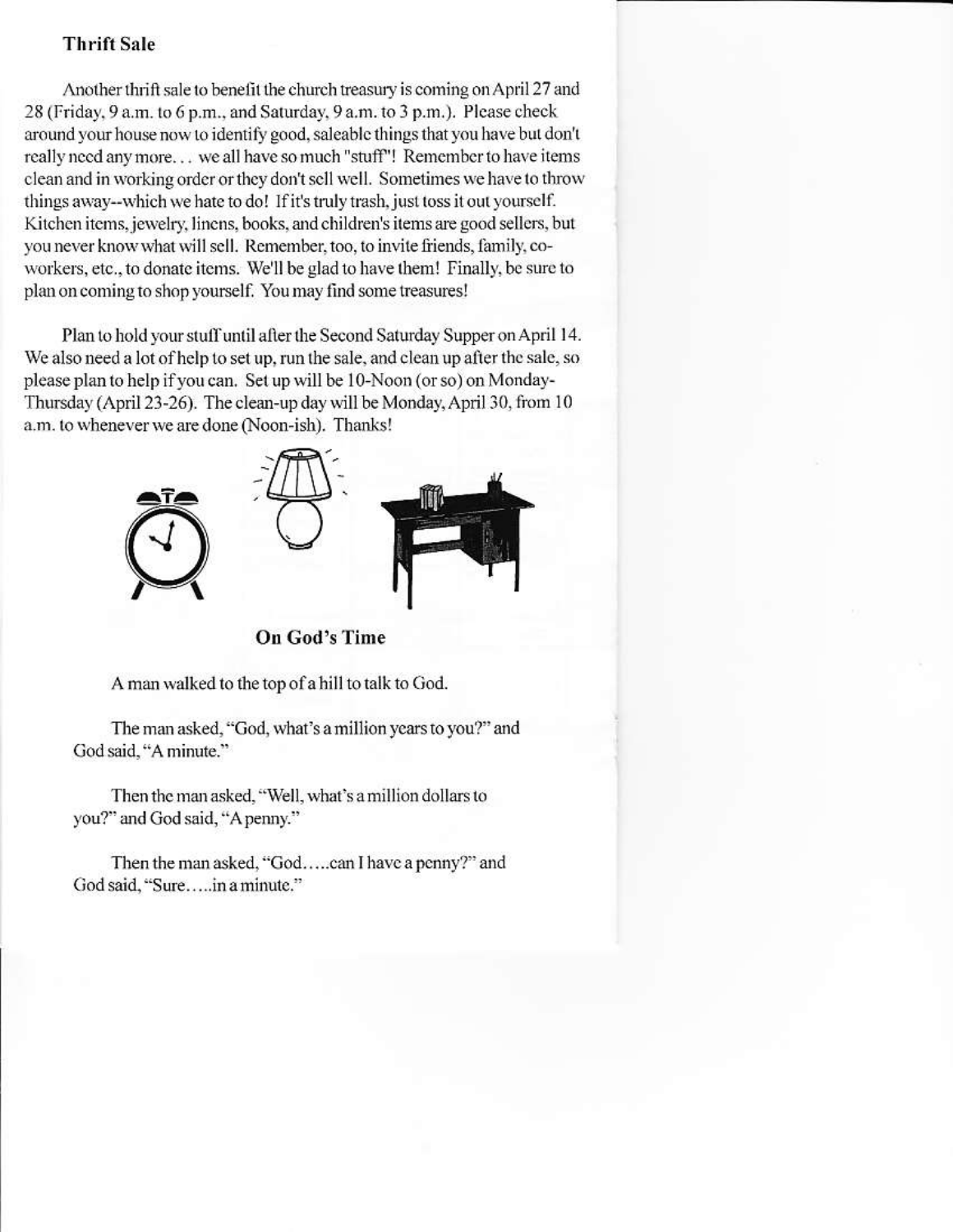#### **Music Notes**

As I was looking for a hymn with spring connotations, I opened up our new hymnal to "Hymn of Praise," a piece written by a contemporary composer, Natalie Sleeth, 1930-1992. The tune of this hymn did not so much grab my interest, but I felt the words draw me in. Through the years I have been aware of a number of Natalie's compositions for choirs but never a hymn. My curiosity was piqued so I did a little exploring.

Natalie Sleeth was born in Evanston, Illinois, and began studying piano at the age of four. She received an Academic major in music theory and a BA in music theory at Wellesley College in Massachusetts, and later in life received an honorary doctorate from West Virginia Wesleyan College in 1959 and from Nebraska Wesleyan College in 1990. She married Rev. Ronald E. Sleeth.

"Hymn of Praise," originally composed as an anthem and known as "In the Bulb There is a Flower," was dedicated to Rev. Sleeth who was diagnosed with cancer soon after it was written. Natalie, herself, died of cancer at the age of 61.

In the bulb there is a flower; in the seed, an apple tree; In cocoons, a hidden promise: butterflies will soon be free! In the cold and snow of winter there's a spring that waits to be, Unrevealed until its season, something God alone can see.

There's a song in ev'ry silence, seeking word and melody; There's a dawn in ev'ry darkness, bringing hope to you and me. From the past will come the future; what it holds, a mystery. Unrevealed until its season, something God alone can see.

In our end is our beginning; in our time, infinity; In our doubt there is believing; in our life, eternity. In our death, a resurrection; at the last, a victory, Unrevealed until its season, something God alone can see.



- Barb Fuller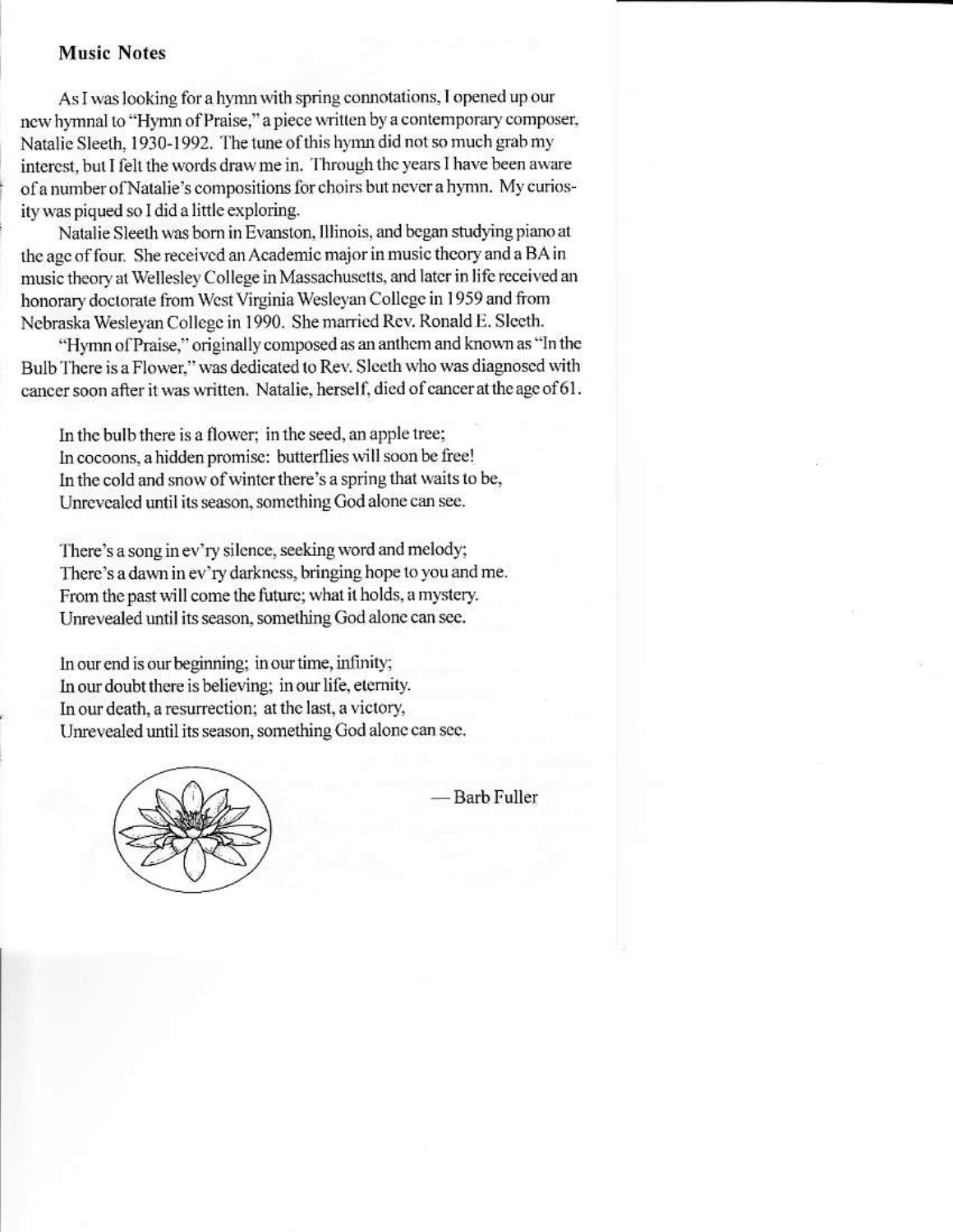#### **Christian Education**

April is a big month for birthdays in my family, and both sides get in on the act. We are celebrating every week, making this my absolute favorite month! I could use some celebrating because my beloved Nero had several cancerous tumors removed in mid-March. I've been veering back and forth between indulging in my doggie love and hiding it from shame, and I've been thinking a lot about how it is so much easier to express love for a pet than a person.

I wept unabashedly at the vet the morning of the surgery, even as I berated myself for being so foolish. My voice trembled as I went over the areas targeted for removal with the vet, but I completely lost it when handing over the bag I had packed--a blanket he likes for sleeping, a favorite toy, and the chicken and rice I had cooked at 2 a.m. in a frenzy of worry. I ran out of the building, ashamed that as a grown woman I was acting like such a baby. Don't I have so many things to be grateful for? I'm happily married, I love my job, our three wonderful girls are all doing well....and I could find things to worry about there if I really didn't have enough to do. "Stop it," I told myself sternly, but the tears kept coming all day until the vet called and said he came through just fine, ate some chicken and rice, and was ready to come home.

I've come to the conclusion that, at least for me, my dogs are the only socially acceptable way to show my overwhelming love. I am a bundle of emotions, in a world where we are supposed to keep that stuff buttoned up. We are not encouraged to rave about our spouses; bragging about our young children is okay but becomes less acceptable as they get older. No one wants to hear about the contentment I feel when Chad takes my hand, but they'll 'like' pictures of my sleeping dog that say "Love!". We are all as uncomfortable with viewing human love as we are at expressing it.

Loving my dog (now dogs!) has made me a better person. Seeing them beg for attention reminds me my family shouldn't have to beg. Waking in the night to their soft snores and feeling comforted reminds me to be tolerant when other, louder snores, awaken me. I am shamed when I am irritated at socks on the living floor but not with picking up dog toys--none of the men in my life pick up after themselves well! My dog is teaching me love the way God intended it--open, joyous, forgiving, accepting, and so grateful to be part of it. I'll keep learning with Nero and practicing with Chad. I'll get it right sooner or later.

-Liz Canfield

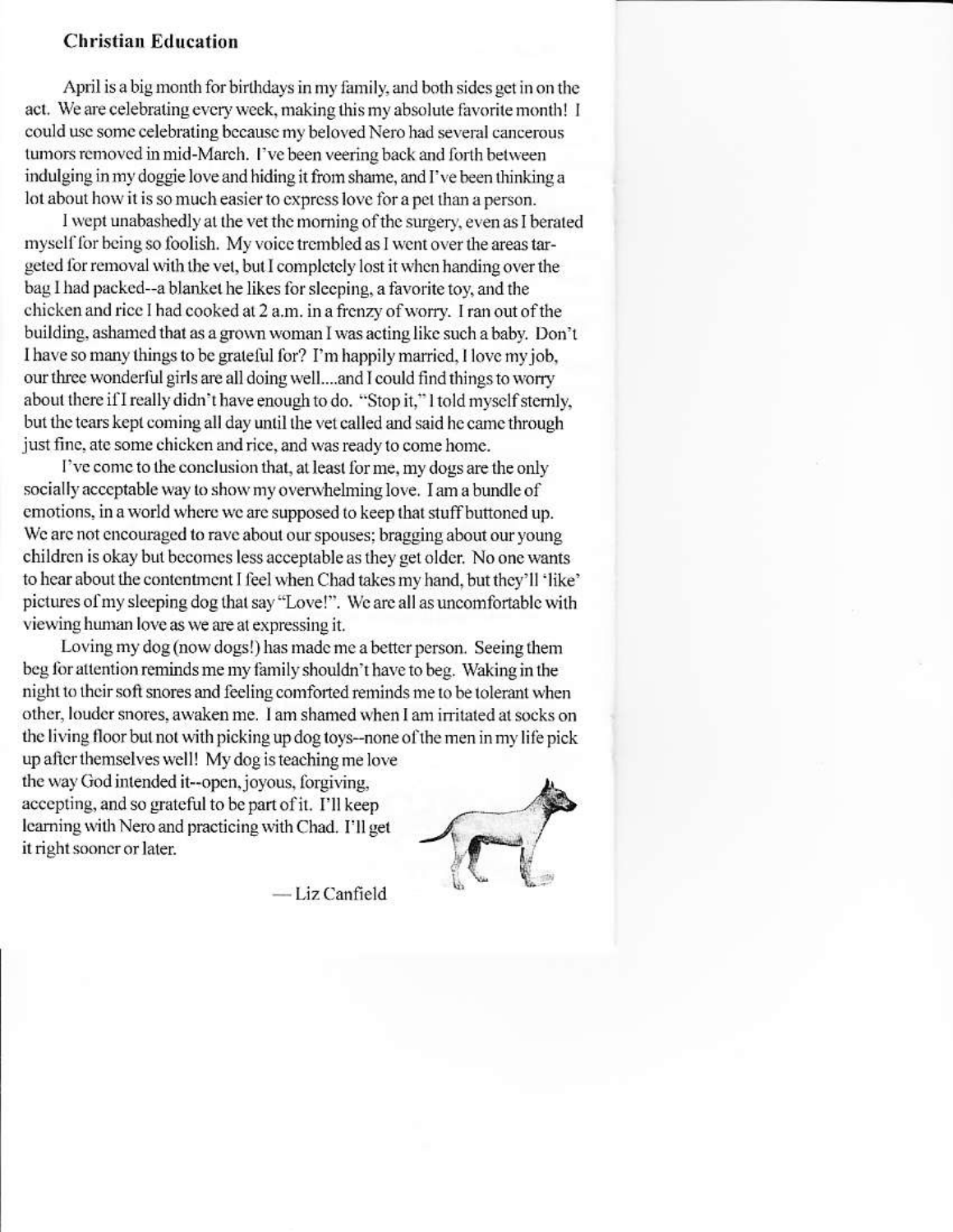

## **BIRTHDAYS**

- 4/2 Jan Holcomb
- 4/5 Lynnette Smith
- 4/14 Liz Canfield
- 4/14 Jeanne Hudson
- 4/20 Eugene Potts
- 4/22 Meredith Kennedy
- 4/28 Rilla McHarris

# **ANNIVERSARY**

4/29 - Mark and Lola Holmes

**HEAD USHER** Candy Bywater

**OUTREACH FOCUS Advent House**